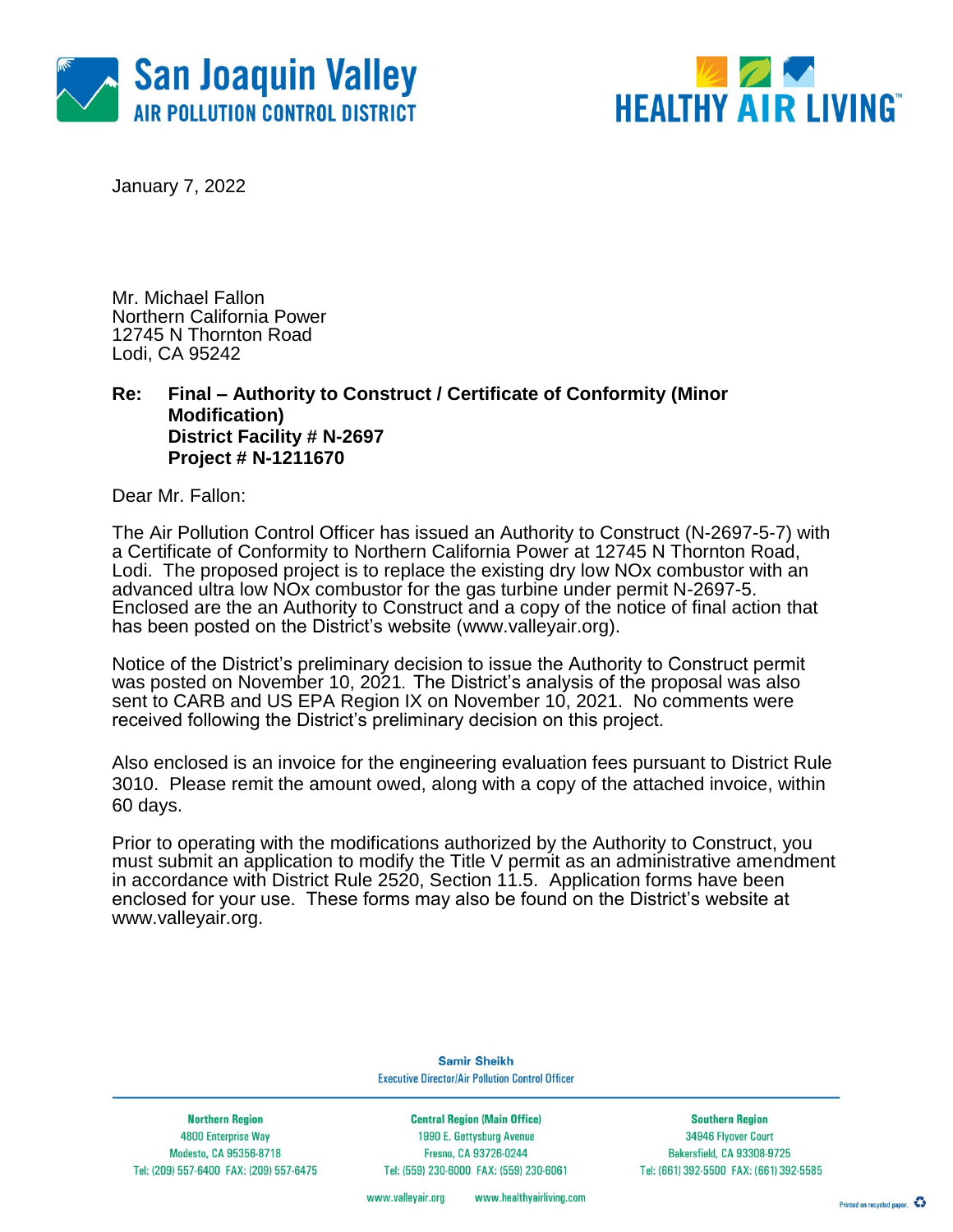Mr. Michael Fallon Page 2

Thank you for your cooperation in this matter. If you have any questions, please contact Mr. Nick Peirce, Permit Services Manager, at (209) 557-6400.

Sincerely,

Brian Clements Director of Permit Services

**Enclosures** 

- cc: Courtney Graham, CARB (w/enclosure) via email
- cc: Laura Yannayon, EPA (w/enclosure) via EPS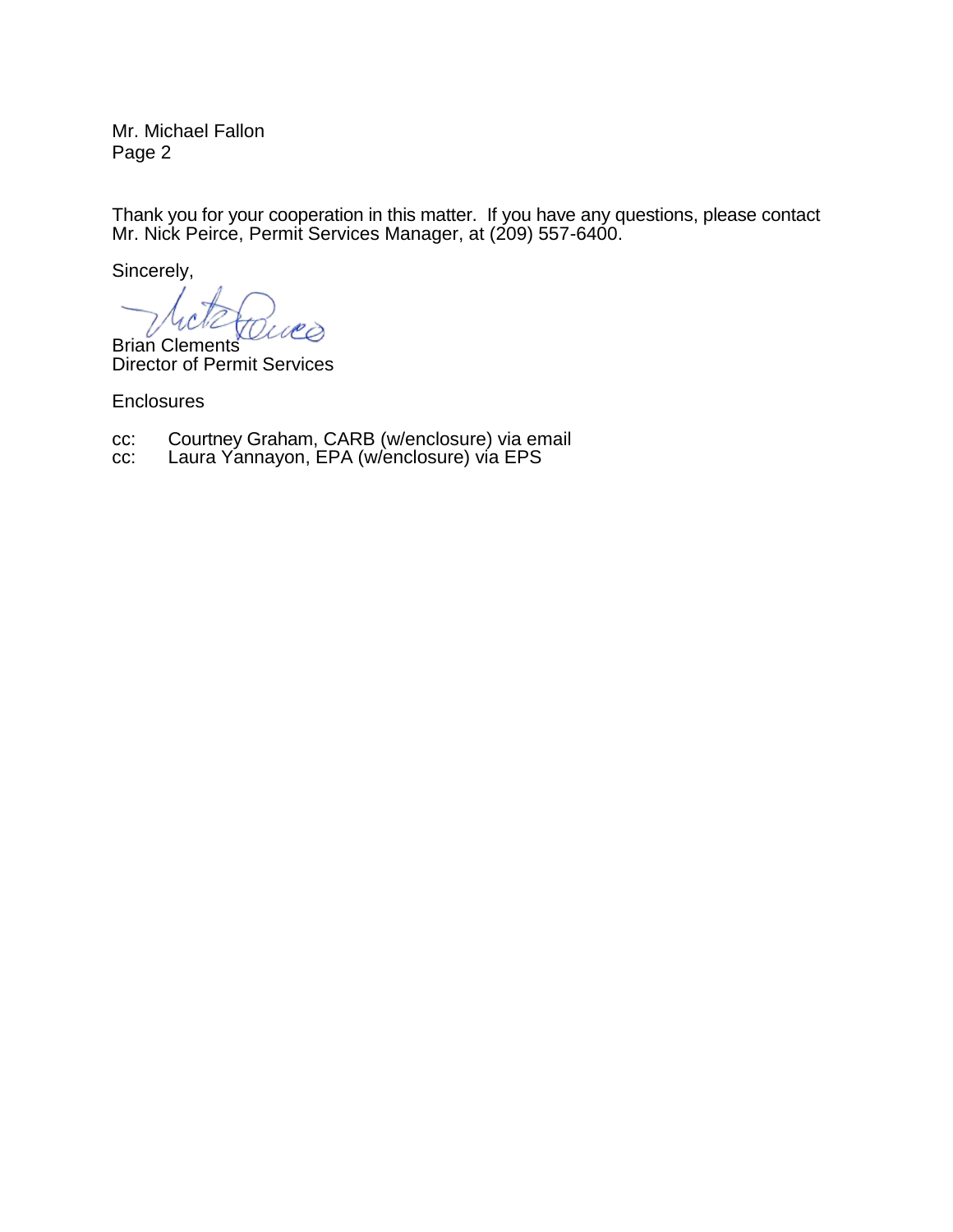



Facility # N-2697 NORTHERN CALIFORNIA POWER 12745 N THORNTON RD LODI, CA 95242

# **AUTHORITY TO CONSTRUCT (ATC)**

## *QUICK START GUIDE*

- 1. **Pay Invoice**: Please pay enclosed invoice before due date.
- 2. **Modify Your Title V Permit.** Prior to operating the equipment authorized under this ATC, submit an application to modify your Title V permit. See application forms at [http://www.valleyair.org/permits/TVforms.](http://www.valleyair.org/permits/TVforms)
- 3. **Fully Understand ATC**: Make sure you understand ALL conditions in the ATC prior to construction, modification and/or operation.
- 4. **Follow ATC**: You must construct, modify and/or operate your equipment as specified on the ATC. Any unspecified changes may require a new ATC.
- 5. **Notify District**: You must notify the District's Compliance Department, at the telephone numbers below, upon start-up and/or operation under the ATC. Please record the date construction or modification commenced and the date the equipment began operation under the ATC. You may NOT operate your equipment until you have notified the District's Compliance Department. A startup inspection may be required prior to receiving your Permit to Operate.
- 6. **Source Test**:Schedule and perform any required source testing. See [http://www.valleyair.org/busind/comply/source\\_testing.htm](http://www.valleyair.org/busind/comply/source_testing.htm) for source testing resources.
- 7. **Maintain Records**:Maintain all records required by ATC. Records are reviewed during every inspection (or upon request) and must be retained for at least 5 years. Sample record keeping forms can be found at http://www.valleyair.org/busind/comply/compliance\_forms.htm.

By operating in compliance, you are doing your part to improve air quality for all Valley residents.

### **For assistance, please contact District Compliance staff at any of the telephone numbers listed below.**

Samir Sheikh **Executive Director/Air Pollution Control Officer** 

Northern Region 4800 Enterprise Way Modesto, CA 95356-8718 Tel: (209) 557-6400 FAX: (209) 557-6475

Central Region (Main Office) 1990 E. Gettysburg Avenue Fresna, CA 93726-0244 Tel: (559) 230-6000 FAX: (559) 230-6061

**Southern Region** 34946 Flyover Court Bakersfield, CA 93308-9725 Tel: (661) 392-5500 FAX: (661) 392-5585

www.bealthyairliving.com www.valleyair.org

Preced on recycled paper. 43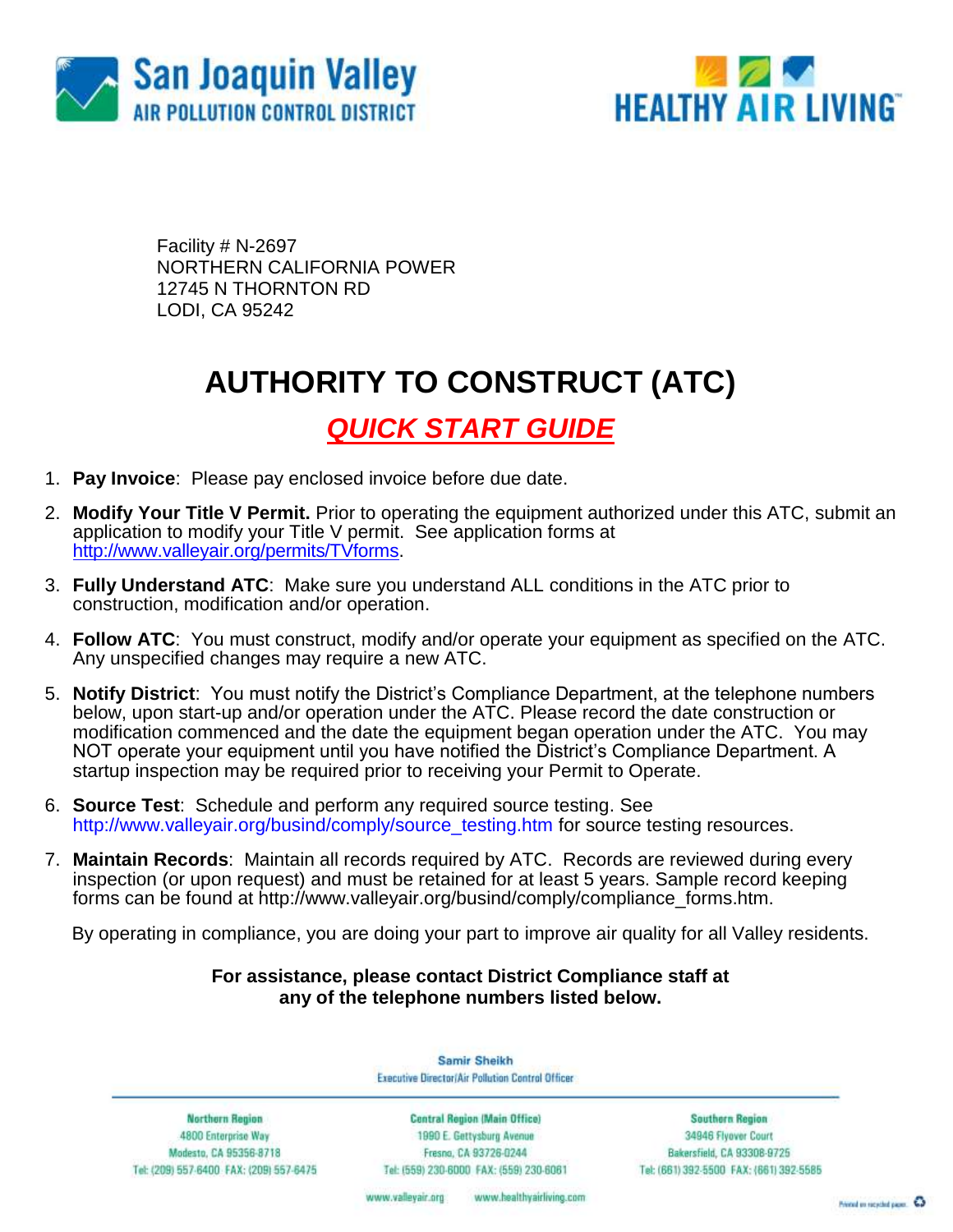



# **AUTHORITY TO CONSTRUCT**

**PERMIT NO:** N-2697-5-7 **ISSUANCE DATE:** 01/07/2022

| <b>LEGAL OWNER OR OPERATOR: NORTHERN CALIFORNIA POWER</b> |                     |
|-----------------------------------------------------------|---------------------|
| <b>MAILING ADDRESS:</b>                                   | 12745 N THORNTON RD |
|                                                           | LODI. CA 95242      |
| <b>LOCATION:</b>                                          | 12745 N THORNTON RD |

LODI, CA 95242

#### **EQUIPMENT DESCRIPTION:**

MODIFICATION OF 294 MW (NOMINAL) COMBINED-CYCLE ELECTRIC GENERATION PLANT CONSISTING OF A SIEMENS INDUSTRIAL FRAME "FLEX PLANT 30" STG6-5000F NATURAL GAS-FIRED TURBINE ENGINE WITH DRY LOW-NOX COMBUSTORS, AN UNFIRED HEAT RECOVERY STEAM GENERATOR SERVED BY A SELECTIVE CATALYTIC REDUCTION WITH AMMONIA INJECTION AND AN OXIDIZATION CATALYST AND A STEAM TURBINE GENERATOR: TO REPLACE THE EXISTING COMBUSTOR WITH ADVANCED ULTRA LOW-NOX COMBUSTOR SYSTEM

## **CONDITIONS**

- 1. This Authority to Construct serves as a written certificate of conformity with the procedural requirements of 40 CFR 70.7 and 70.8 and with the compliance requirements of 40 CFR 70.6(c). [District Rule 2201] Federally Enforceable Through Title V Permit
- 2. Prior to operating with modifications authorized by this Authority to Construct, the facility shall submit an application to modify the Title V permit with an administrative amendment in accordance with District Rule 2520 Section 5.3.4. [District Rule 2520, 5.3.4] Federally Enforceable Through Title V Permit
- 3. Particulate matter emissions from the gas turbine system shall not exceed 0.1 grains/dscf in concentration. [District Rule 4201] Federally Enforceable Through Title V Permit
- 4. APCO or an authorized representative shall be allowed to inspect, as determined to be necessary, the required monitoring devices to ensure that such devices are functioning properly. [District Rule 1080, 11.0] Federally Enforceable Through Title V Permit
- 5. The start-up time shall not exceed 100 minutes for each event during any startup mode (i.e., hot start < 16 hour downtime, warm start - 16 to 64 hour downtime, or cold start > 64 hour downtime). [District Rules 2201, 4.0 and 4703, 5.3.3] Federally Enforceable Through Title V Permit

#### CONDITIONS CONTINUE ON NEXT PAGE

**YOU MUST NOTIFY THE DISTRICT COMPLIANCE DIVISION AT (209) 557-6400 WHEN CONSTRUCTION IS COMPLETED AND PRIOR TO OPERATING THE EQUIPMENT OR MODIFICATIONS AUTHORIZED BY THIS AUTHORITY TO CONSTRUCT.** This is NOT a PERMIT TO OPERATE. Approval or denial of a PERMIT TO OPERATE will be made after an inspection to verify that the equipment has been constructed in accordance with the approved plans, specifications and conditions of this Authority to Construct, and to determine if the equipment can be operated in compliance with all Rules and Regulations of the San Joaquin Valley Unified Air Pollution Control District. Unless construction has commenced pursuant to Rule 2050, this Authority to Construct shall expire and application shall be cancelled two years from the date of issuance. The applicant is responsible for complying with all laws, ordinances and regulations of all other governmental agencies which may pertain to the above equipment.

Samir Sheikh, Executive Director / APCO

 $\frac{1}{2}$ 

Brian Clements, Director of Permit Services N-2697-5-7 : Jan 7 2022 8:59AM -- KAHLONJ : Joint Inspection NOT Required

Northern Regional Office • 4800 Enterprise Way • Modesto, CA 95356-8718 • (209) 557-6400 • Fax (209) 557-6475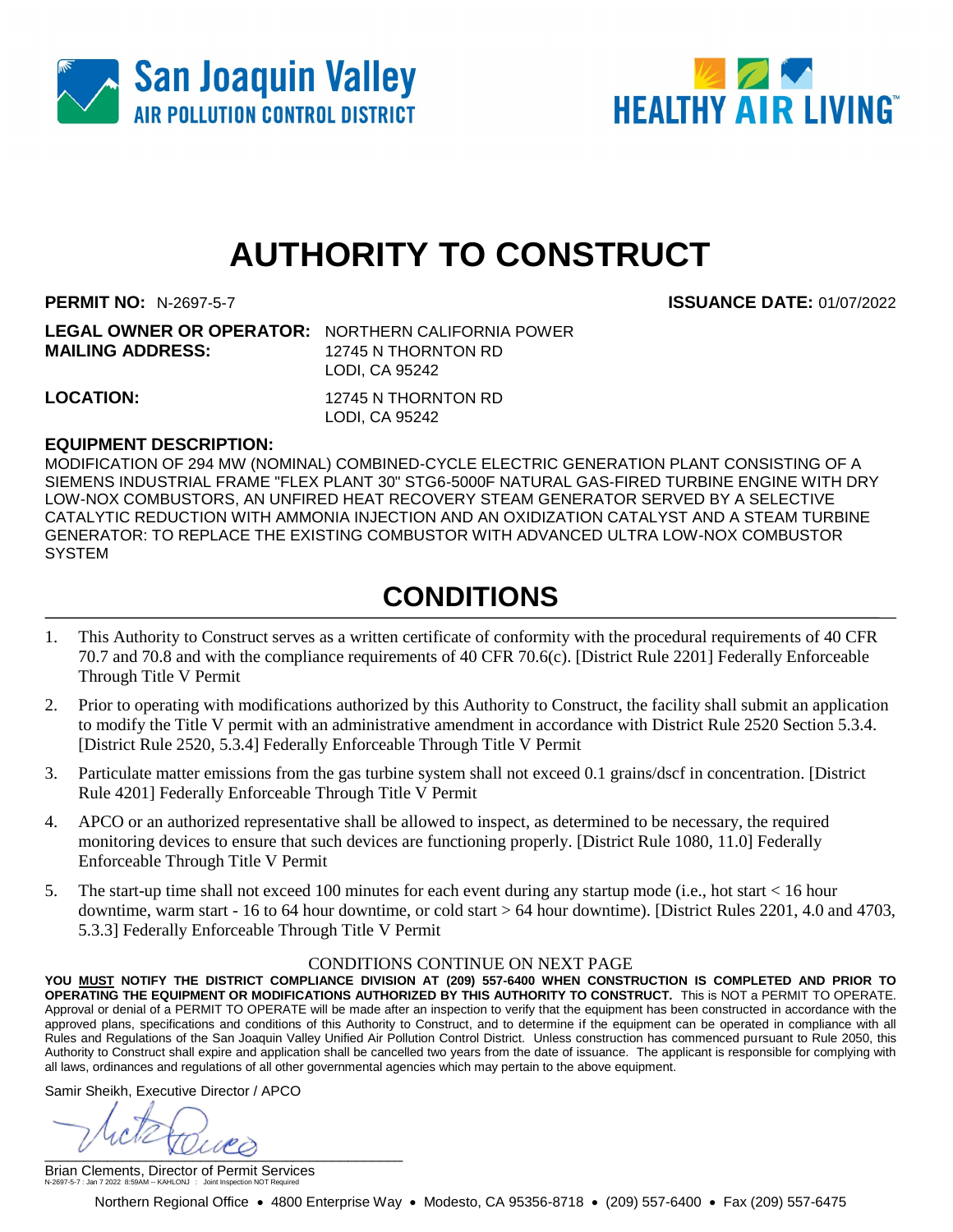- 6. During all types of operation, including startup (cold, warm and hot), shutdown, and combustor tuning periods, ammonia injection into the SCR system shall occur once the minimum temperature of 406°F at the catalyst face has been reached to ensure NOx emission reductions can occur with a reasonable level of ammonia slip. The District may administratively modify the temperature as necessary following any replacement of the SCR catalyst material. [District Rule 2201, 4.0] Federally Enforceable Through Title V Permit
- 7. The SCR system shall be equipped with a continuous temperature monitoring system to measure and record the temperature at the catalyst face. [District Rule 2201, 4.0] Federally Enforceable Through Title V Permit
- 8. The oxidation catalyst shall be equipped with a continuous temperature monitoring system to measure and record the temperature at the inlet face of the oxidation catalyst. [40 CFR Part 64] Federally Enforceable Through Title V Permit
- 9. The oxidation catalyst shall be maintained between 450°F and 1,350°F except during startup, shutdown, and combustor tuning periods. Upon detecting any excursion, the permittee shall investigate the excursion and take corrective action to minimize excessive emissions and prevent recurrence of the excursion as expeditiously as practicable. The District may administratively re-establish temperature range as necessary following any replacement of the oxidation catalyst material. [40 CFR Part 64] Federally Enforceable Through Title V Permit
- 10. The owner or operator shall measure and record temperature at the inlet face of the oxidation catalyst during each source test while measuring VOC emissions. [40 CFR Part 64] Federally Enforceable Through Title V Permit
- 11. During start-up, and shutdown and combustor tuning periods, the emissions shall not exceed any of the following limits: NOx (as NO2) - 160.00 lb/hr; CO - 1,500.00 lb/hr; VOC (as methane) - 16.00 lb/hr; PM10 - 9.00 lb/hr; SOx (as SO2) - 6.10 lb/hr; or NH3 - 28.76 lb/hr. [District Rule 2201, 4.0] Federally Enforceable Through Title V Permit
- 12. Start-up is defined as the period of time during which a unit is brought from a shutdown status to its operating temperature and pressure, including the time required by the unit's emission control system to reach full operation. [District Rule 4703, 3.29] Federally Enforceable Through Title V Permit
- 13. Shutdown is defined as the period of time during which a unit is taken from an operational to a non-operational status ending when the fuel supply to the unit is completely turned off. [District Rule 4703, 3.26] Federally Enforceable Through Title V Permit
- 14. Combustor tuning periods are any periods, not to exceed 8 hours in any calendar day or 40 hours in any calendar year, when combustor tuning activities are taking place. Combustor tuning activities are defined as any testing, adjustment, tuning, and calibration activities recommended by the gas turbine manufacturer to ensure safe and reliable steady-state operation of the gas turbine following replacement of the combustor components, during seasonal tuning events, or at other times when recommended by the turbine manufacturer or necessary to maintain low emissions performance. This includes, but is not limited to, adjusting the amount of fuel distributed between the combustion turbine's staged fuel systems to simultaneously minimize NOx and CO production while minimizing combustor dynamics and ensuring combustor stability. [District Rule 2201, 4.0] Federally Enforceable Through Title V Permit
- 15. The emission control systems shall be in operation and emissions shall be minimized insofar as technologically feasible during startup, shutdown and combustor tuning periods. [District Rules 2201, 4.0 and 4703, 5.3.2] Federally Enforceable Through Title V Permit
- 16. Except during startup, shutdown and combustor tuning periods, emissions from the gas turbine system shall not exceed any of the following limits: NOx (as NO2) - 15.54 lb/hr and 2.0 ppmvd @ 15% O2; CO - 9.46 lb/hr and 2.0 ppmvd @ 15% O2; VOC (as methane) - 3.79 lb/hr and 1.4 ppmvd @ 15% O2; PM10 - 9.0 lb/hr; or SOx (as SO2) - 6.10 lb/hr. NOx (as NO2) emission limits are based on 1-hour rolling average period. All other emission limits are based on 3 hour rolling average period. [District Rules 2201, 4.0; 4001; and 4703, 4.1.2 and 5.2] Federally Enforceable Through Title V Permit
- 17. NH3 emissions shall not exceed any of the following limits: 10.0 ppmvd @ 15% O2 over a 24-hour rolling average period and 28.76 lb/hr. [District Rule 2201, 4.0] Federally Enforceable Through Title V Permit
- 18. Each 3-hour rolling average period will be compiled from the three most recent one hour periods. Each one hour period shall commence on the hour. Each one hour period in a twenty-four hour rolling average for ammonia slip will commence on the hour. The twenty-four hour rolling average shall be calculated using the most recent twenty-four one-hour periods. [District Rule 2201, 4.0] Federally Enforceable Through Title V Permit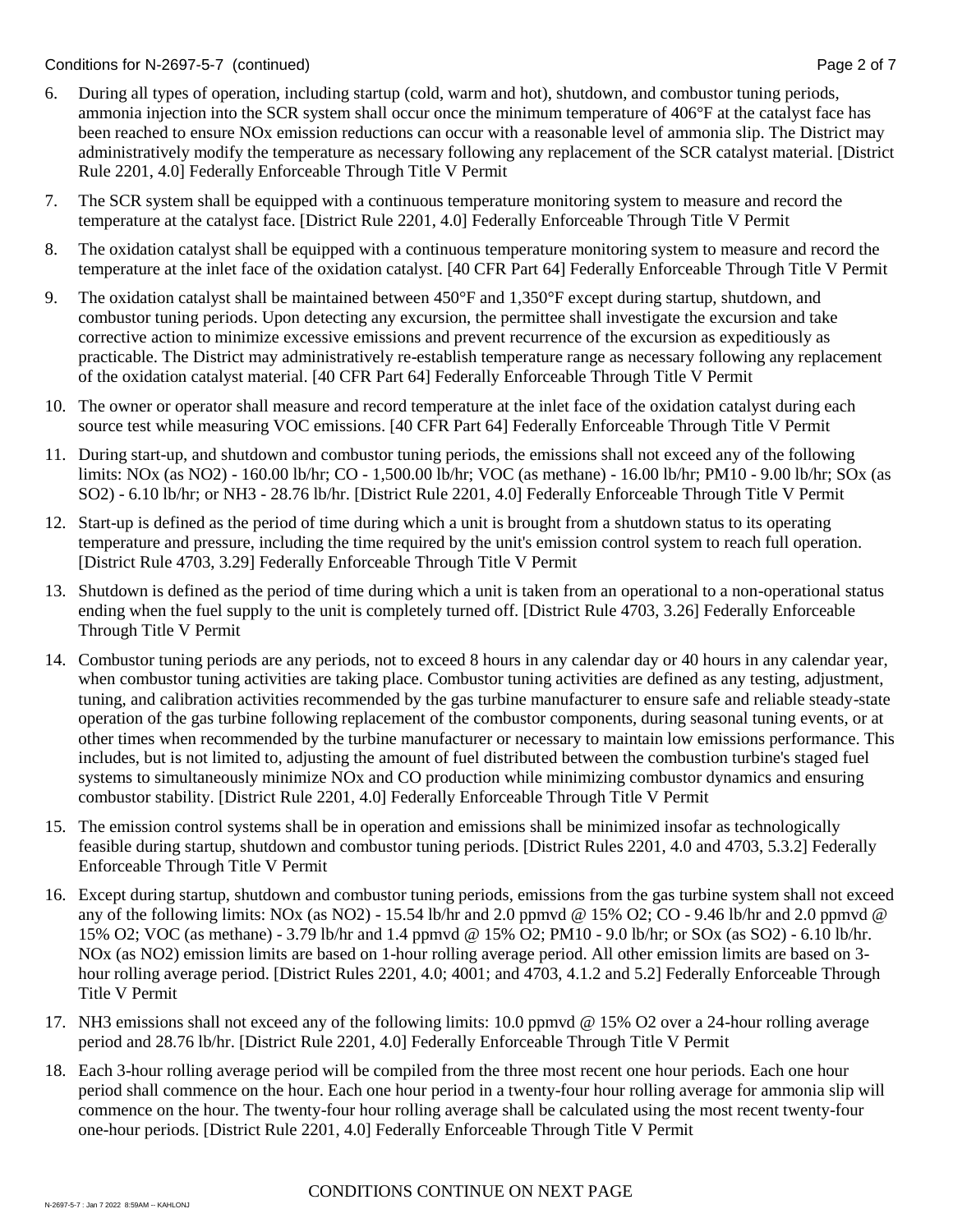- 19. Emissions from the gas turbine system, on days when startup, shutdown and/or combustor tuning activities occur, shall not exceed the following limits: NOx (as NO2) - 879.7 lb/day; CO - 5,570.3 lb/day; VOC - 164.2 lb/day; PM10 - 216.0 lb/day; SOx (as SO2) - 146.4 lb/day, or NH3 - 690.3 lb/day. Daily emissions shall be compiled for a twenty-four hour period starting and ending at twelve-midnight. [District Rule 2201, 4.0] Federally Enforceable Through Title V Permit
- 20. Emissions from the gas turbine system, on days when startup, shutdown and/or combustor tuning activities do not occur, shall not exceed the following: NOx (as NO2) - 373.0 lb/day; CO - 227.0 lb/day; VOC - 91.0 lb/day; PM10 - 216.0 lb/day; SOx (as SO2) - 146.4 lb/day, or NH3 - 690.3 lb/day. Daily emissions shall be compiled for a twenty-four hour period starting and ending at twelve-midnight. [District Rule 2201, 4.0] Federally Enforceable Through Title V Permit
- 21. Gas turbine system shall be fired on PUC-regulated natural gas with a sulfur content of no greater than 1.0 grain of sulfur compounds (as S) per 100 dscf of natural gas. [District Rule 2201, 4.0 and 40 CFR 60.4330(a)(2)] Federally Enforceable Through Title V Permit
- 22. NOx (as NO2) emissions from the gas turbine system shall not exceed any of the following: 1st quarter: 38,038 lb; 2nd quarter: 38,411 lb; 3rd quarter: 37,126 lb; 4th quarter: 37,840 lb. [District Rule 2201, 4.0] Federally Enforceable Through Title V Permit
- 23. CO emissions from the gas turbine system shall not exceed any of the following: 1st quarter: 142,312 lb; 2nd quarter: 142,539 lb; 3rd quarter: 86,374 lb; 4th quarter: 113,660 lb. [District Rule 2201, 4.0] Federally Enforceable Through Title V Permit
- 24. VOC emissions from the gas turbine system shall not exceed any of the following: 1st quarter: 8,086 lb; 2nd quarter: 8,177 lb; 3rd quarter: 8,417 lb; 4th quarter: 8,323 lb. [District Rule 2201, 4.0] Federally Enforceable Through Title V Permit
- 25. NH3 emissions from the SCR system shall not exceed any of the following: 1st quarter: 62,122 lb; 2nd quarter: 62,812 lb; 3rd quarter: 63,502 lb; 4th quarter: 63,502 lb. [District Rule 2201, 4.0] Federally Enforceable Through Title V Permit
- 26. PM10 emissions from the gas turbine system shall not exceed any of the following: 1st quarter: 19,440 lb; 2nd quarter: 19,656 lb; 3rd quarter: 19,872 lb; 4th quarter: 19,872 lb. [District Rule 2201, 4.0] Federally Enforceable Through Title V Permit
- 27. SOx (as SO2) emissions from the gas turbine system shall not exceed any of the following: 1st quarter: 13,176 lb; 2nd quarter: 13,322 lb; 3rd quarter: 13,469 lb; 4th quarter: 13,469 lb. [District Rule 2201, 4.0] Federally Enforceable Through Title V Permit
- 28. The total CO emissions from the gas turbine system (N-2697-5) and the auxiliary boiler (N-2697-7) shall not exceed 198,000 pounds in any 12-consecutive month rolling period. [District Rule 2201, 4.0] Federally Enforceable Through Title V Permit
- 29. A selective catalytic reduction (SCR) system and an oxidation catalyst shall serve the gas turbine system. [District Rule 2201, 4.0] Federally Enforceable Through Title V Permit
- 30. The gas turbine engine and generator lube oil vents shall be equipped with mist eliminators or equivalent technology sufficient to limit the visible emissions from the lube oil vents to not exceed 5% opacity, except for a period not exceeding three minutes in any one hour. [District Rule 2201, 4.0] Federally Enforceable Through Title V Permit
- 31. Source testing shall be conducted using the methods and procedures approved by the District. The District must be notified at least 30 days prior to any compliance source test, and a source test plan must be submitted for approval at least 15 days prior to testing. [District Rule 1081, 7.1] Federally Enforceable Through Title V Permit
- 32. Source testing shall be witnessed or authorized by District personnel and samples shall be collected by a California Air Resources Board (CARB) certified testing laboratory or a CARB certified source testing firm. [District Rule 1081, 7.2] Federally Enforceable Through Title V Permit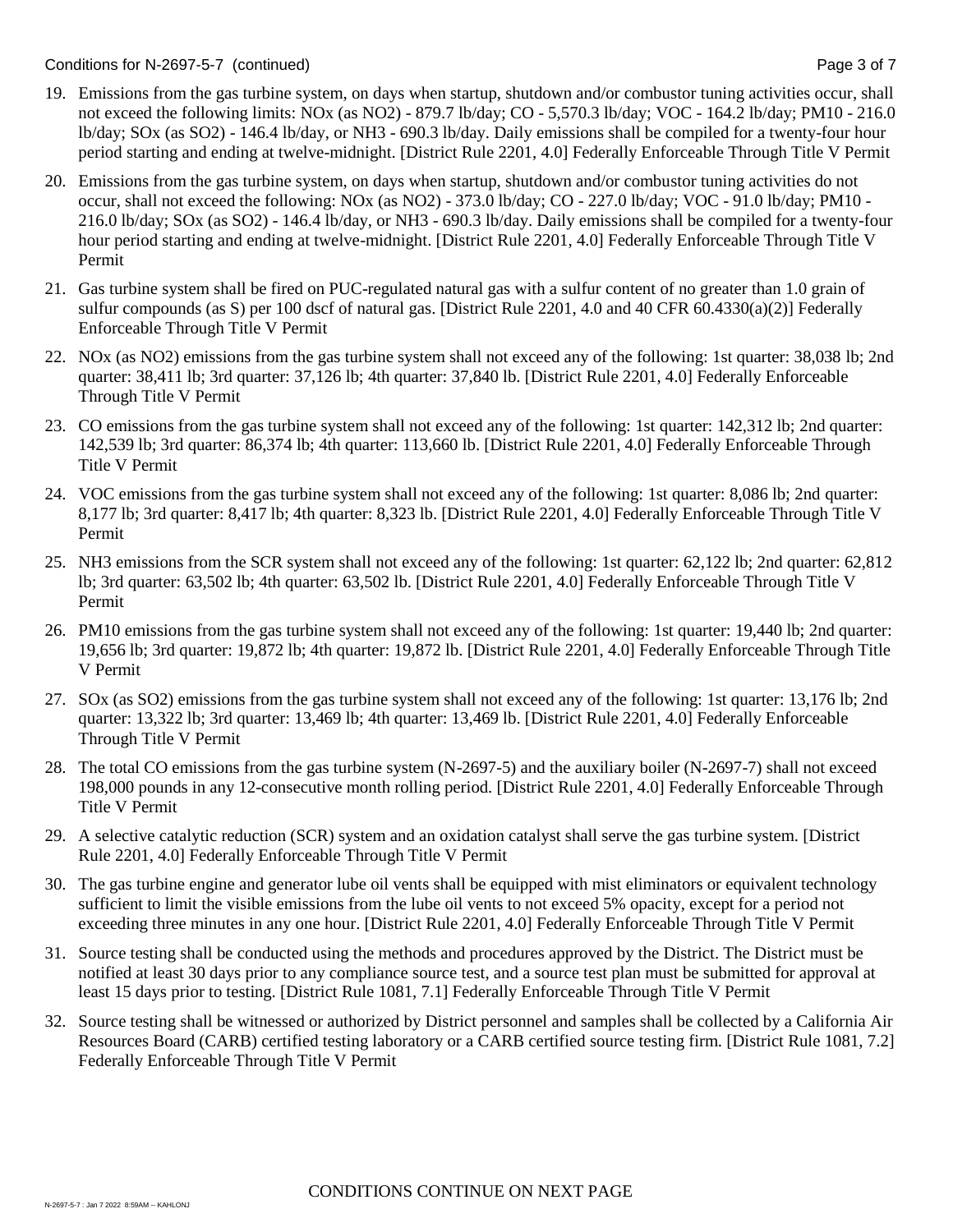- 33. Source testing to measure startup and shutdown NOx, CO, and VOC mass emission rates shall be conducted within 60 days of initial startup under this permit and at least once every seven years. CEM relative accuracy for NOx and CO shall be determined during startup and shutdown source testing in accordance with 40 CFR 60, Appendix F (Relative Accuracy Audit). If CEM data is not certifiable to determine compliance with NOx and CO startup emission limits, then startup and shutdown NOx and CO testing shall be conducted every 12 months. If an annual startup and shutdown NOx and CO relative accuracy audit demonstrates that the CEM data is certifiable, the startup and shutdown NOx and CO testing frequency shall return to the once every seven years schedule. [District Rule 1081] Federally Enforceable Through Title V Permit
- 34. Source testing to determine compliance with the NOx, CO, VOC and NH3 emission rates (lb/hr and ppmvd @ 15% O2) and PM10 emission rate (lb/hr) shall be conducted within 60 days of initial startup under this permit and at least once every 12 months thereafter. [District Rules 2201, 4.0 and 4703, 6.3.1; and 40 CFR 60.4400(a)] Federally Enforceable Through Title V Permit
- 35. The sulfur content of each fuel source shall be: (i) documented in a valid purchase contract, a supplier certification, a tariff sheet or transportation contract, or (ii) monitored weekly. If the sulfur content is less than or equal to 1.0 gr/100 dscf for eight consecutive weeks, then the monitoring frequency shall be every six months. If the result of any six month monitoring demonstrates that the fuel does not meet the fuel sulfur content limit, weekly monitoring shall resume until compliance is demonstrated for eight consecutive weeks. [District Rule 2201, 4.0; and 40 CFR 60.4360,  $60.4365(a)$  and  $60.4370(c)$ ] Federally Enforceable Through Title V Permit
- 36. The following test methods shall be used: NOx EPA Method 7E or 20 or CARB Method 100; CO EPA Method 10 or 10B or CARB Method 100; VOC - EPA Method 18 or 25; PM10 - EPA Method 5 (front half and back half) or 201 and 202a; ammonia - BAAQMD ST-1B; and O2 - EPA Method 3, 3A, or 20 or CARB Method 100. EPA approved alternative test methods as approved by the District may also be used to address the source testing requirements of this permit. [District Rules 1081, 5.0 and 4703, 6.3.1, 6.4.1 thru 6.4.3; and 40 CFR 60.4400(a)(1)(i)] Federally Enforceable Through Title V Permit
- 37. Fuel sulfur content shall be monitored using one of the following methods: ASTM Methods D1072, D3246, D4084, D4468, D4810, D6228, D6667 or Gas Processors Association Standard 2377. [40 CFR 60.4415(a)(1)(i)] Federally Enforceable Through Title V Permit
- 38. The results of each source test shall be submitted to the District within 60 days thereafter. [District Rule 1081, 7.2  $\&$ 7.3] Federally Enforceable Through Title V Permit
- 39. A mass or volumetric fuel flow meter that meets the requirements of 40 CFR Part 75 shall be installed, utilized and maintained to measure the amount of natural gas combusted in the unit. [District Rules 2201, 4.0 and 4703] Federally Enforceable Through Title V Permit
- 40. The owner or operator shall install, certify, maintain, operate and quality-assure a Continuous Emission Monitoring System (CEMS) which continuously measures and records the exhaust gas NOx, CO and O2 concentrations. Continuous emissions monitor(s) shall monitor emissions during all types of operation, including during startup and shutdown periods, provided the CEMS passes the relative accuracy requirement for startups and shutdowns specified herein. If relative accuracy of CEMS cannot be demonstrated during startup conditions, CEMS results during startup and shutdown events shall be replaced with startup emission rates obtained from source testing to determine compliance with emission limits contained in this document. [District Rules 1080, 4.0 & 5.0; 2201, 4.0 and 4703,  $6.2.1$ ; 40 CFR  $60.4340(b)(1)$  and 40 CFR  $60.4345(a)$ ] Federally Enforceable Through Title V Permit
- 41. The NOx and O2 CEMS shall be installed and certified in accordance with the requirements of 40 CFR Part 75. The CO CEMS shall meet the requirements in 40 CFR 60, Appendix F Procedure 1 and Part 60, Appendix B Performance Specification 4A (PS 4A), or shall meet equivalent specifications established by mutual agreement of the District, the CARB, and the EPA. [District Rule 1080, 6.3, 6.5  $\&$  6.6, and 40 CFR 60.4345(a)] Federally Enforceable Through Title V Permit
- 42. The CEMS shall complete a minimum of one cycle of operation (sampling, analyzing, and data recording) for each 15 minute quadrant of the hour or shall meet equivalent specifications established by mutual agreement of the District, the CARB and the EPA. [District Rule 1080, 6.4; and 40 CFR 60.4345(b) and 40 CFR 60.13(e)(2)] Federally Enforceable Through Title V Permit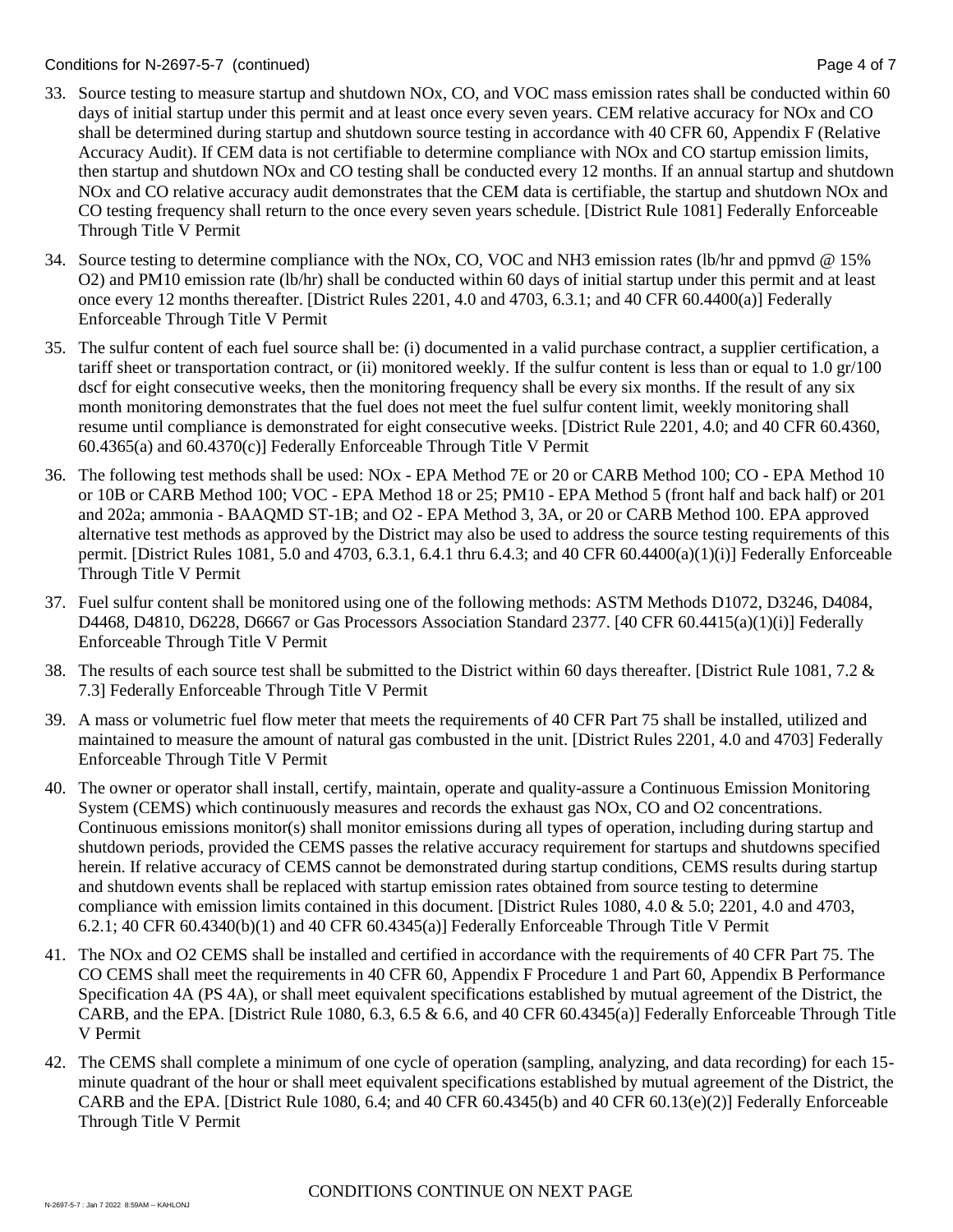- 43. The CEMS data shall be reduced to hourly averages as specified in 40 CFR 60.13(h) and in accordance with 40 CFR 60.4350, or by other methods deemed equivalent by mutual agreement with the District, the CARB, and the EPA. [District Rule 1080, 7.2 and 40 CFR 60.4350(a)(b)(c)(e) & (f)] Federally Enforceable Through Title V Permit
- 44. In accordance with 40 CFR Part 60, Appendix F, 5.1, the CO CEMS must be audited at least once each calendar quarter, by conducting cylinder gas audits (CGA) or relative accuracy audits (RAA). CGA or RAA may be conducted three of four calendar quarters, but no more than three calendar quarters in succession. Audit reports shall be submitted along with quarterly compliance reports to the District. [District Rule 1080, 8.0 and 40 CFR Part 60 Appendix F, 5.1.2] Federally Enforceable Through Title V Permit
- 45. The owner/operator shall perform a RATA for CO as specified by 40 CFR Part 60, Appendix F, 5.1.1, at least once every four calendar quarters. The permittee shall comply with the applicable requirements for quality assurance testing and maintenance of the continuous emission monitor equipment in accordance with the procedures and guidance specified in 40 CFR Part 60, Appendix F. [District Rule 1080, 8.0 and 40 CFR Part 60 App. F, 5.1.1] Federally Enforceable Through Title V Permit
- 46. The NOx and O2 CEMS shall be audited in accordance with the applicable requirements of 40 CFR Part 75. Linearity reports shall be submitted along with quarterly compliance reports to the District. [District Rule 1080] Federally Enforceable Through Title V Permit
- 47. Upon written notice from the District, the owner or operator shall provide a summary of the data obtained from the CEMS. This summary shall be in the form and the manner prescribed by the District. [District Rule 1080, 7.1] Federally Enforceable Through Title V Permit
- 48. The facility shall install and maintain equipment, facilities, and systems compatible with the District's CEMS data polling software system and shall make CEMS data available to the District's automated polling system on a daily basis. Upon notice by the District that the facility's CEMS is not providing polling data, the facility may continue to operate without providing automated data for a maximum of 30 days per calendar year provided the CEMS data is sent to the District by a District-approved alternative method. [District Rule 1080, 7.1] Federally Enforceable Through Title V Permit
- 49. The owner or operator shall maintain the following records: the date, time and duration of any malfunction of the continuous monitoring equipment; dates of performance testing; dates of evaluations, calibrations, checks, and adjustments of the continuous monitoring equipment; date and time period which a continuous monitoring system or monitoring device was inoperative. [District Rules 1080, 7.3 and 2201, 4.0; and 40 CFR 60.7(b)] Federally Enforceable Through Title V Permit
- 50. The exhaust stack shall be equipped with permanent provisions to allow collection of stack gas samples consistent with EPA test methods and shall be equipped with safe permanent provisions to sample stack gases with a portable NOx, CO, and O2 analyzer during District inspections. The sampling ports shall be located in accordance with the CARB regulation titled California Air Resources Board Air Monitoring Quality Assurance Volume VI, Standard Operating Procedures for Stationary Emission Monitoring and Testing. [District Rule 1081] Federally Enforceable Through Title V Permit
- 51. Monitor Downtime is defined as any unit operating hour in which the data for NOx, O2 concentrations is either missing or invalid. [40 CFR 60.4380(b)(2)] Federally Enforceable Through Title V Permit
- 52. The owner or operator shall maintain records of the following items on the combustor tuning activities: (1) date on which combustor tuning activity occurs, (2) description of each combustor tuning activity, (3) reason why each combustor tuning activity is required, (4) documentation (such as operating manuals, letters, e-mails, etc.) showing that each combustor tuning activity is necessary. [District Rule 2201, 4.0] Federally Enforceable Through Title V Permit
- 53. The owner or operator shall maintain records of the following items: (1) hourly and daily emissions, in pounds, for each pollutant listed in this permit on the days startup, shutdown and/or combustor tuning activities of the gas turbine system occur, (2) hourly and daily emissions, in pounds, for each pollutant in this permit on the days startup, shutdown and/or combustor tuning activities of the gas turbine system do not occur, (3) quarterly emissions, in pounds, for each pollutant listed in this permit, and (4) the combined CO emissions (12 consecutive month rolling total) , in pounds, for permit unit N-2697-5 and N-2697-7. [District Rule 2201, 4.0] Federally Enforceable Through Title V Permit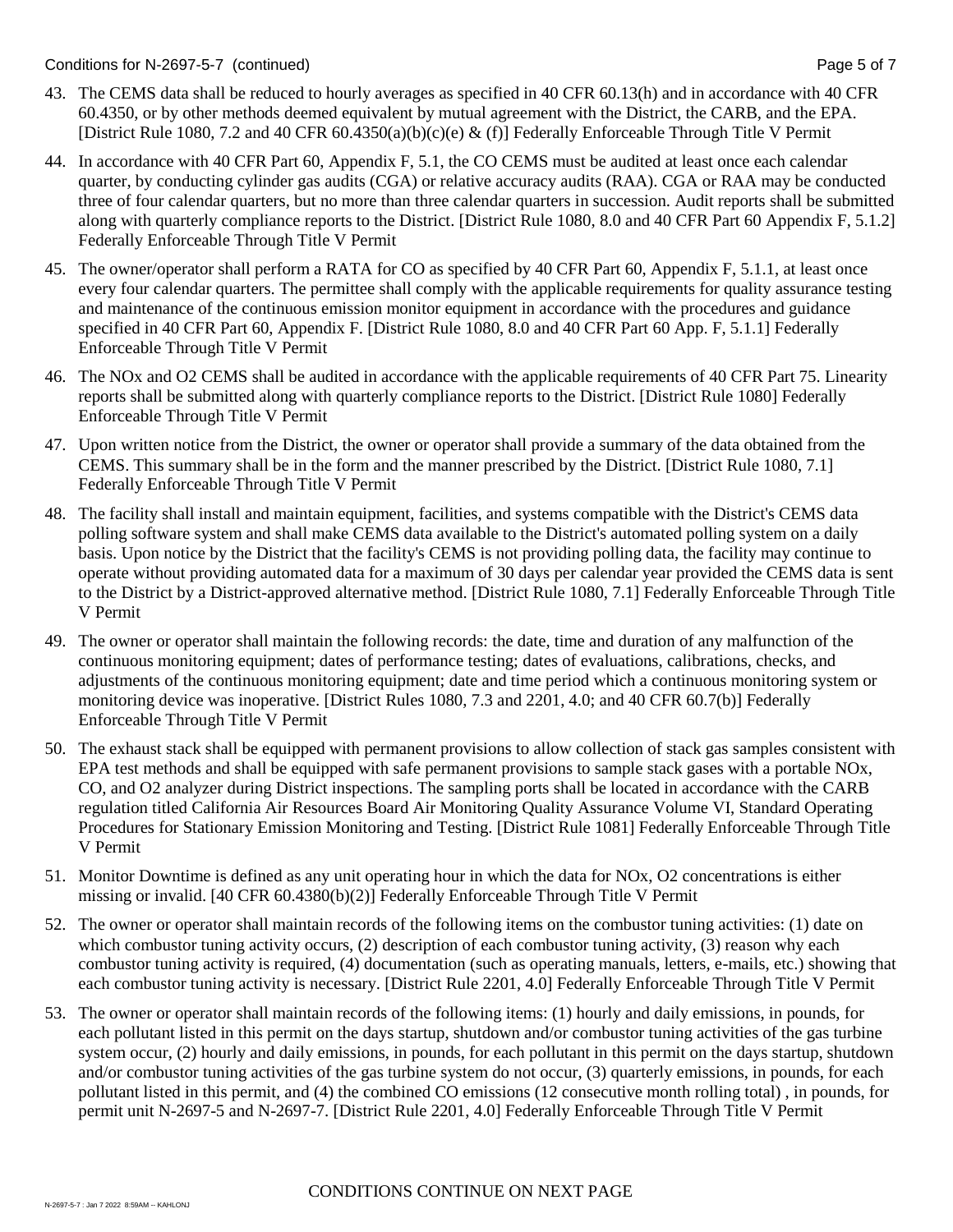- 54. The owner or operator shall maintain a stationary gas turbine system operating log that includes, on a daily basis, the actual local startup and stop time, total hours of operation, the type and quantity of fuel used, mode of start-up (cold, warm, or hot), duration of each start-up, duration of each shutdown, and duration of each combustor tuning event. [District Rules 2201, 4.0 and 4703, 6.26, 6.28, 6.2.11] Federally Enforceable Through Title V Permit
- 55. The owner or operator shall maintain all records of required monitoring data and support information for a period of five years from the date of data entry and shall make such records available to the District upon request. [District Rules 2201, 4.0 and 4703, 6.2.4; 40 CFR 60.7(f)] Federally Enforceable Through Title V Permit
- 56. The owner or operator shall submit a written report of CEM operations for each calendar quarter to the District. The report is due on the 30th day following the end of the calendar quarter and shall include the following: Date, time intervals, data and magnitude of excess NOx emissions, nature and the cause of excess (if known), corrective actions taken and preventive measures adopted; Averaging period used for data reporting corresponding to the averaging period specified in the emission test period used to determine compliance with an emission standard; Applicable time and date of each period during which the CEM was inoperative, except for zero and span checks, and the nature of system repairs and adjustments; A negative declaration when no excess emissions occurred. [District Rule 1080, 8.0; 40 CFR 60.4375(a) and 40 CFR 60.4395] Federally Enforceable Through Title V Permit
- 57. The owner or operator shall submit to the District information correlating the NOx control system operating parameters to the associated measured NOx output. The information must be sufficient to allow the District to determine compliance with the NOx emission limits of this permit when the CEMS is not operating properly. [District Rule 4703, 6.2.5] Federally Enforceable Through Title V Permit
- 58. The owners and operators of each affected source and each affected unit at the source shall have an Acid Rain permit and operate in compliance with all permit requirements. [40 CFR 72.9(a)(2)] Federally Enforceable Through Title V Permit
- 59. The owners and operators and, to the extent applicable, designated representative of each affected source and each affected unit at the source shall comply with the monitoring requirements as provided in 40 CFR part 75. [40 CFR 75] Federally Enforceable Through Title V Permit
- 60. The emissions measurements recorded and reported in accordance with 40 CFR part 75 shall be used to determine compliance by the unit with the Acid Rain emissions limitations and emissions reduction requirements for sulfur dioxide and nitrogen oxides under the Acid Rain Program. [40 CFR 75.1] Federally Enforceable Through Title V Permit
- 61. The owners and operators of each source and each affected unit at the source shall: (i) Hold allowances, as of the allowance transfer deadline, in the unit's compliance subaccount (after deductions under 40 CFR 73.34(c)) not less than the total annual emissions of sulfur dioxide for the previous calendar year from the unit; and (ii) Comply with the applicable Acid Rain emissions limitations for sulfur dioxide. [40 CFR 73 and 40 CFR 72.9(c)(1)] Federally Enforceable Through Title V Permit
- 62. Each ton of sulfur dioxide emitted in excess of the Acid Rain emissions limitations for sulfur dioxide shall constitute a separate violation of the Act. [40 CFR 77] Federally Enforceable Through Title V Permit
- 63. Allowances shall be held in, deducted from, or transferred among Allowance Tracking System accounts in accordance with the Acid Rain Program. [40 CFR 72.9(c)(4)] Federally Enforceable Through Title V Permit
- 64. An allowance shall not be deducted in order to comply with the requirements under 40 CFR part 73, prior to the calendar year for which the allowance was allocated. [40 CFR 73.35 and 40 CFR 72.9(c)(5)] Federally Enforceable Through Title V Permit
- 65. An allowance allocated by the Administrator under the Acid Rain Program is a limited authorization to emit sulfur dioxide in accordance with the Acid Rain Program. No provision of the Acid Rain Program, the Acid Rain permit application, the Acid Rain permit, or the written exemption under 40 CFR 72.7 and 72.8 and no provision of law shall be construed to limit the authority of the United States to terminate or limit such authorization. [40 CFR 72] Federally Enforceable Through Title V Permit
- 66. An allowance allocated by the Administrator under the Acid Rain Program does not constitute a property right. [40 CFR 72.2] Federally Enforceable Through Title V Permit